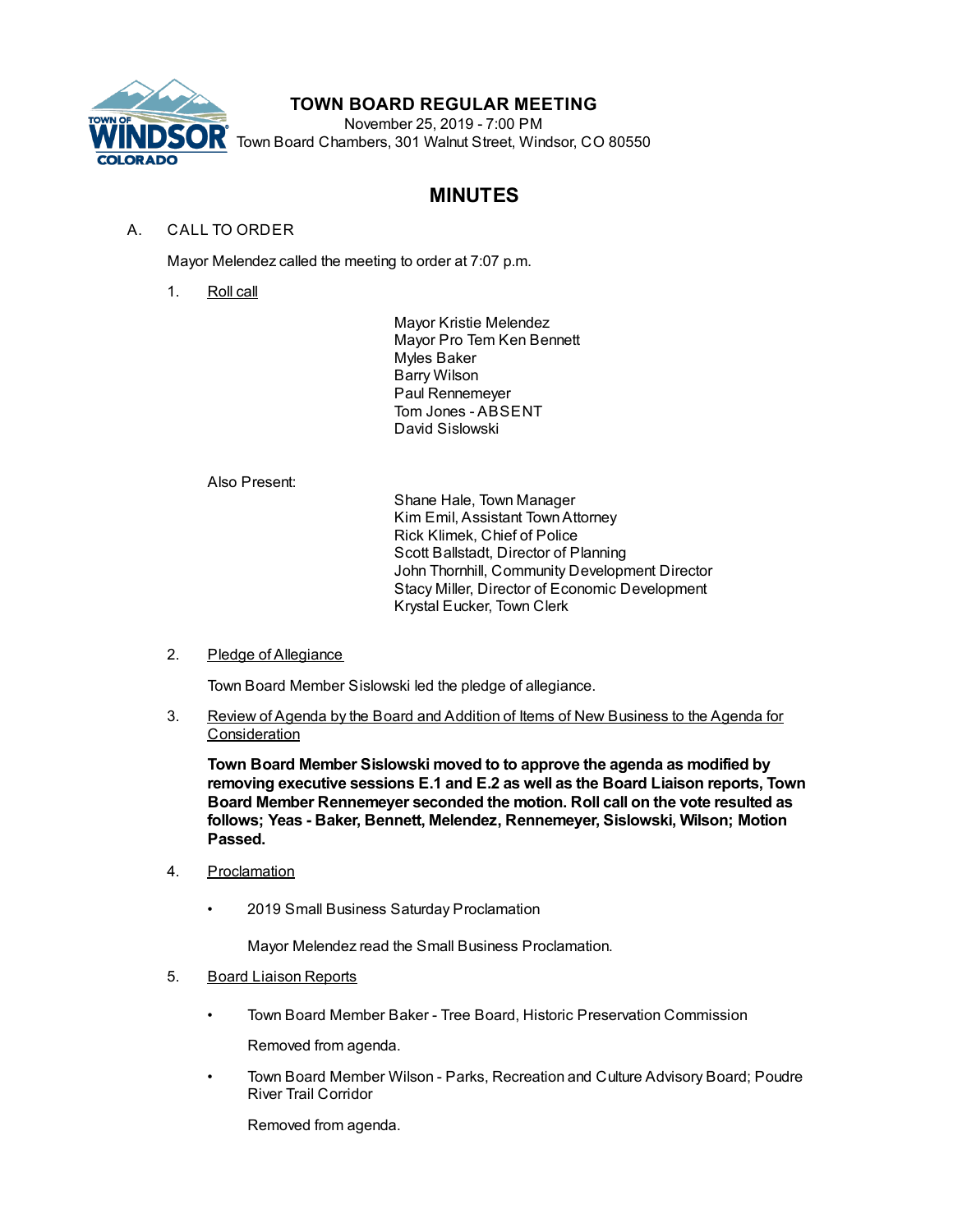- Mayor Pro Tem Bennett Water and Sewer Board Removed from agenda.
- Town Board Member Rennemeyer Chamber of Commerce Removed from agenda.
- Town Board Member Jones Windsor Housing Authority; Great Western Trail Authority Removed from agenda.
- Town Board Member Sislowski Clearview Library Board; Planning Commission Removed from agenda.
- Mayor Melendez Downtown Development Authority; North Front Range/MPO Removed from agenda.
- 6. Public Invited to be Heard

Mayor Melendez opened the meeting up for public comment.

Ryan Seastrom with the Colorado Oil and Gas Association, introduced himself to the Board as a Community Outreach Coordinator with the Association and his role is to serve as a liaison between the membership of about 300 companies and local governments.

## B. CONSENT CALENDAR

- 1. Minutes of the September 11, 2019 Special Town Board Meeting, Minutes of the November 4, 2019 Special Town Board Meeting, Minutes of the November 18, 2109 Special Town Board Meeting and Minutes of the October 28, 2019 Regular Town Board Meeting - K. Eucker
- 2. Resolution No. 2019-72 A ResolutionApproving and Accepting Deeds of Dedication of Rights of Way and Permanent Trail and Open Space Easements Regarding a Portion of the Windsor No. 2 Ditch Trail and SH 392 Roadway Improvements Projects - K. Emil
- 3. Resolution No. 2019-73 A ResolutionApproving and Ratifying the Clearview Library District's Interview Committee Selections Filling Library Board Vacancies Pursuant to Section 4 of the District's Bylaws - I. McCargar
- 4. Resolution No. 2019-74 A Resolution of the Windsor Town Board Approving the De-Accession of Items from the Windsor Museum Collection - E. Lucas
- 5. Resolution No. 2019-75 A Resolution of the Windsor Town Board Approving the Accessioning of Items to the Town of Windsor Museum Collection - E. Lucas
- 6. Resolution No. 2019-76 A ResolutionApproving Submission of anApplication by the Town of Windsor for Energy and Mineral Assistance Grants from the Colorado Department of Local Affairs for the Backlots Alley Improvement Program - S. Hale
- 7. Resolution No. 2019-77 A ResolutionApproving anAgreement for Extension of Time Between the Town of Windsor and Great Western Industrial Park Ownership Entities With Respect to the Completion of a Secondary Access Road Serving the Great Western Industrial Park - I. McCargar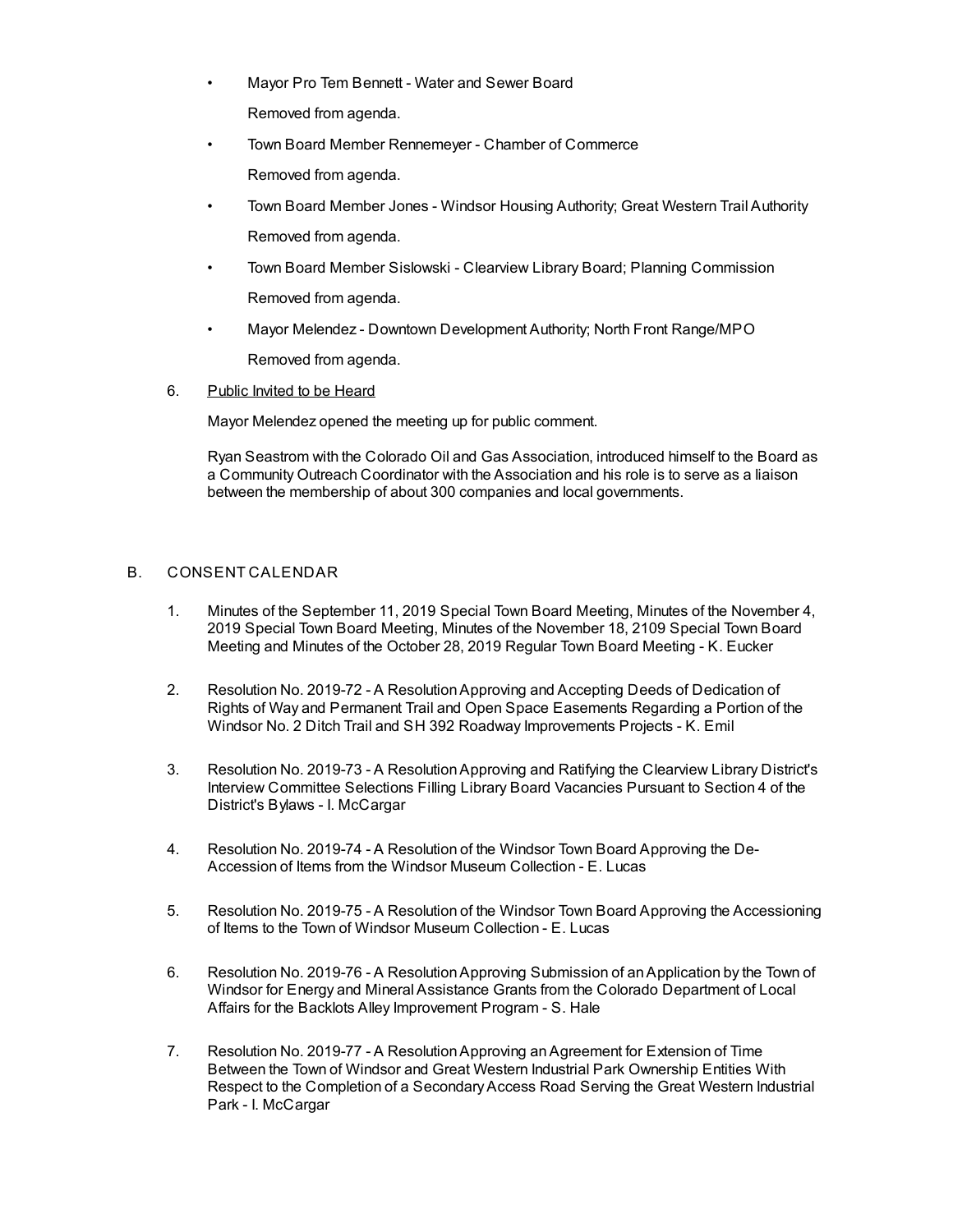- 8. Resolution No. 2019-78 A Resolution Pursuant to Section 9.1 (A) of the Windsor Home Rule Charter Reaffirming the Appointment of and Amending the Terms of Representation Between the Town of Windsor and TownAttorney Ian D. McCargar - I. McCargar
- 9. Resolution No. 2019-79 A Resolution Reaffirming the Appointment of Shane Hale as Windsor Town Manager and Amending the Terms and Conditions of his Employment - I. McCargar
- 10. Report of Bills October 2019 D. Moyer

**Town Board Member Rennemeyer moved to approve the consent calendar as presented, Town Board Member Baker seconded the motion. Roll call on the vote resulted as follows; Yeas - Baker, Bennett, Melendez, Rennemeyer, Sislowski, Wilson; Motion Passed.**

#### C. BOARD ACTION

1. Outside Agency Funding Request - Skyview School of STEM

Per Mr. Hale, on October 24, 2019, Teri Romshek with Skyview School of STEM submitted the attached short form grant application requesting \$1,000 from the 2019 outside agency funding budget to assist in support of the 5th grade class attending the AmeriTowne class. The Ameritowne class is a full day experience that teaches personal financial literacy standards to 4th, 5th and 6th graders in a fun, hands-on way. The lessons learned would be used in creating a small scale "SkyviewAmeritowne" that will be used at the school for years to come.

The 5th graders did attend Ameritowne on November 6, 2019. Funds from the school's fundraising account was used to send the class. This request would be a reimbursement back to the school.

The 2019 outside agency fund had a beginning balance of \$101,903 with \$20,866.98 spent to date, leaving \$81,036.02 remaining for 2019.

**Town Board Member Rennemeyer moved to approve the outside agency funding request for Skyview School of STEM, Mayor Pro Tem Bennett seconded the motion. Roll call on the vote resulted as follows; Yeas - Baker, Bennett, Melendez, Rennemeyer, Sislowski, Wilson; Motion Passed.**

2. Ordinance No. 2019-1597 - An Ordinance Pursuant to Section 3.1 of the Town of Windsor Home Rule Charter Approving a Revision to the Boundries of Municipal Election Districts within the Town of Windsor, Colorado

Per Mr. McCargar, before the Board is an ordinance on second reading. At lease 180 days before a biennial election, the Town Clerk is to determine if the number of registered electors in the district containing the lowest number of registered electors is less than eighty-five (85) percent of the number of registered electors in the District containing the highest number.

There have been no changes since the first reading and staff recommends approval.

**Town Board Member Rennemeyer moved to approve Ordinance 2019-1597, Town Board Member Wilson seconded the motion. Roll call on the vote resulted as follows; Yeas - Baker, Bennett, Melendez, Rennemeyer, Sislowski, Wilson; Motion Passed.**

3. Ordinance No. 2019 -1598 – An Ordinance Repealing Subsection (b) of Section 10-11-20 of the Windsor Municipal Code Concerning the Public Consumption of Alcohol within the Public Parks in the Town of Windsor

Per Mr. Lucas, this is the second reading of the proposed elimination of the sunset ordinance. First reading occurred on October 28, 2019 and no modifications have been made.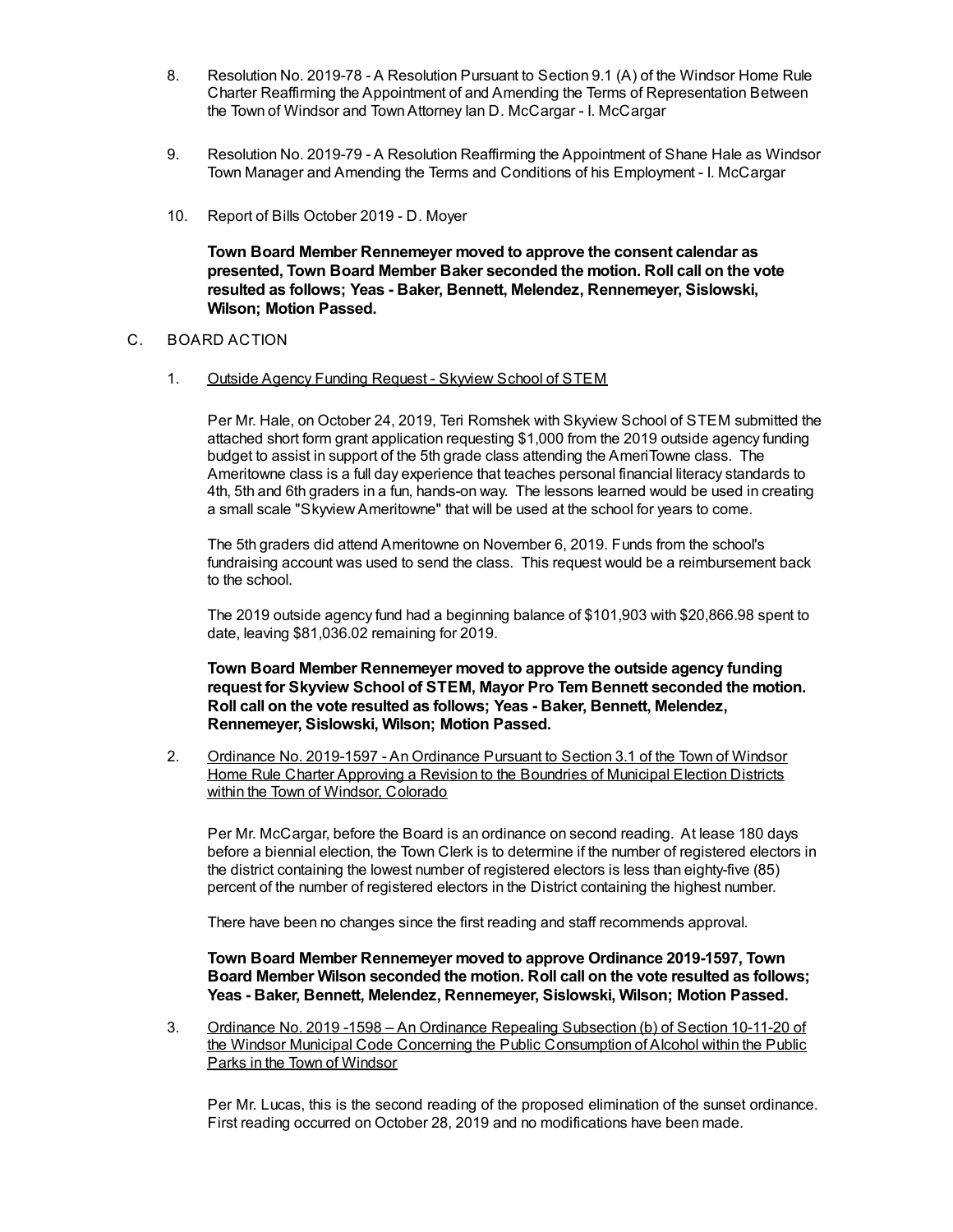On November 26, 2018, the Town Board passed ordinance No. 2018 - 1575 which addressed public consumption of alcohol within the Town and public parks. This occurred due to amendments to the Colorado Revised Statutes which eliminated 3.2% alcohol beverages as a licensed classification and the availability of 3.2 beer.

The aforementioned ordinance, permits beer and wine in all parks with the exception of Chimney Park unless authorized by a special event license or other local licensing authority. The Ordinance included a sunset clause of one (1) year. The intent of the sunset clause was to force a review of the policy and enable staff and Town Board to make changes if needed based upon any issues that may arise. There have been no major impacts know from the Police Department or the Parks, Recreation and Culture Department.

Staff recommends removing the sunset clause from this ordinance.

**Town Board Member Rennemeyer moved to approve Ordinance 2019-1598, Town Board Member Wilson seconded the motion. Roll call on the vote resulted as follows; Yeas - Baker, Bennett, Melendez, Rennemeyer, Sislowski, Wilson; Motion Passed.**

4. Public Hearing - Conditional Use Grant (CUG) for a Public Utility Installation Including Transmission Lines and Substation - Thornton Farm 24 Property (Avery Substation) - Nicole Korbe, Public Service Company of Colorado, Applicant; and Jennifer Chester, Tetra Tech, Applicant's Representative

#### **Town Board Member Rennemeyer moved to open the public hearing, Mayor Pro Tem Bennett seconded the motion. Roll call on the vote resulted as follows; Yeas - Baker, Bennett, Melendez, Rennemeyer, Sislowski, Wilson; Motion Passed.**

Mr. Sislowski stated, "Madam Mayor, in my capacity as the Town Board liaison for the Planning Commission I was present at the Commission meeting during which this matter was previously presented. I wish to state that my participation in the Planning Commission proceedings has in no way influenced me in my capacity as a Town Board Member this evening. I will make my decision and cast my vote this evening based solely on the evidence presented during this public hearing."

Per Ms. Malone, the item before the Board is a Conditional Use Grant for the property of Thornton Farm 24. This Conditional Use Grant is for public utility installation including transmission lines and a substation. This application was reviewed in accordance sections 16- 7 of the Municipal Code regarding Conditional Use Grants. These are uses that are not specifically allowed by right in any other zone district.

The application was before the Board on February 25, 2019. At that public hearing, there were neighborhood and Town Board concerns expressed. Due to these concerns, the applicant chose to withdraw the application. The applicant submitted a new application onAugust 27, 2019.

The site is located approximately 2,500 feet east of WCR 13/Latham Parkway, approximately 1,500 feet north of WCR 76, and 2,500 feet west of Northwest Estates. If approved, the applicant's intention is to subdivide the Thornton Farm 24 property to allow for the purchase of the 10-acre site from the City of Thornton.

The site is zoned residential mixed use and the Conditional Use Grant would allow for this use in the zone district.

The substation site plan shows approximately five acres of the site containing a fully-fenced facility with the proposed equipment and towers. The east-west fence lines are proposed at approximately 500 feet in length and the north-south fence lines are proposed at approximately 600 feet in length. The perimeter fence would be a 10-foot chain link fence. Ground equipment ranges in height to approximately 30 feet; towers range from 55 feet to 75 feet tall. The access to the site would be from WCR 76 immediately north of the intersection of BrianAvenue, and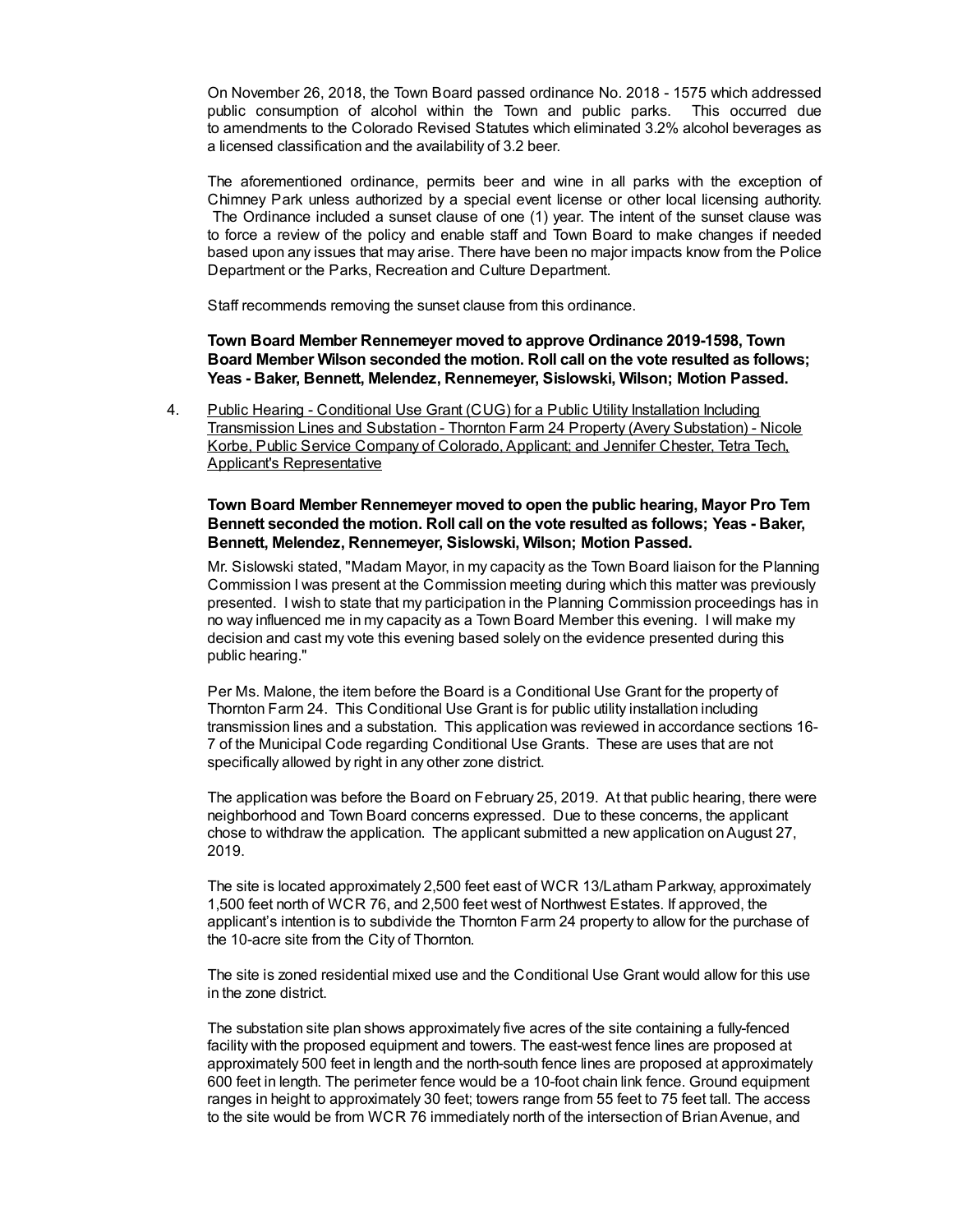the road will extend approximately 1,500 feet to the site. A storm water detention area is planned on the northern portion of the site and a landscaping plan shows mixed evergreen and deciduous trees in a landscape buffer along the north side of WCR 76, which is Town right-ofway. Right-of way for WCR 76 was dedicated to the Town at the time of the annexation of the property. The overhead transmission line would extend to the proposed substation site from the northeast (Severance and unincorporated Weld County) to the town limits.

The application was reviewed in accordance with the Municipal Code for Conditional Use Standards including character of the area, physical appearance, location of buildings, adequate provision of parking, potential effect of off-site vehicular and pedestrian traffic, potential effect of storm drainage, plating screens, operations to control hazardous conditions and general compatibility.

This application is due to the immediate need of power in the area.

The Conditional Use Grant does not have a time period as this is a long term use.

Notifications were completed in accordance with the Municipal Code.

At their November 6, 2019 meeting, the Planning Commission forwarded a recommendation of approval of the Conditional Use Grant application to the Town Board as presented with the following conditions:

- 1. A site plan, including landscaping, is reviewed and approved by Staff prior to construction of the facility.
- 2. The applicant will obtain all applicable Town and State permitting for the facility and for development operations, including an access permit from the Town Engineering Department and 10' fence per International Building Code requirements.

Staff requests the following be entered into the record:

- 1. Application and supplemental material
- 2. Staff memorandum and supporting documentation
- 3. Public comment documents
- 4. Mineral owner/lessee waiver of notification letter and waiver of object letter
- 5. Testimony of public hearing
- 6. Recommendation

Mr Baker inquired if there was any consideration for more decorative fencing.

Ms. Malone stated because this site is so far away from residential, the landscaping closer to the residential area would better mitigate than a wall would.

Mr. Baker inquired if the property is developed in the future, could the fence be changed out at some point.

Ms. Malone stated at this point there is nothing planned.

The applicant gave a brief presentation to the Board.

Jennifer Chester informed the Board that since the public hearing in February, they have been gathering stakeholder input on the project location and revised the design from the feedback during the public open house and community member conversations.

Chad Nickel, Manager of the Distribution Planning Group addressed the Board and informed them that they are responsible for planning of the distribution system. System planning review confirmed this area provides the ability to safely and reliably serve the area now and in the future while also considering the length of new transmission line requirement, length of new distribution feeder line requirements and the siting evaluation. Substations needs to be near the customers they are serving. The Cobb Lake and Windsor Substations have been serving this area but they are reaching capacity as this is a fast growing area.

As the system becomes more constrained, there is an increased risk of issues and outages, even if customers are not experiencing them now. New feeder lines will tie into the existing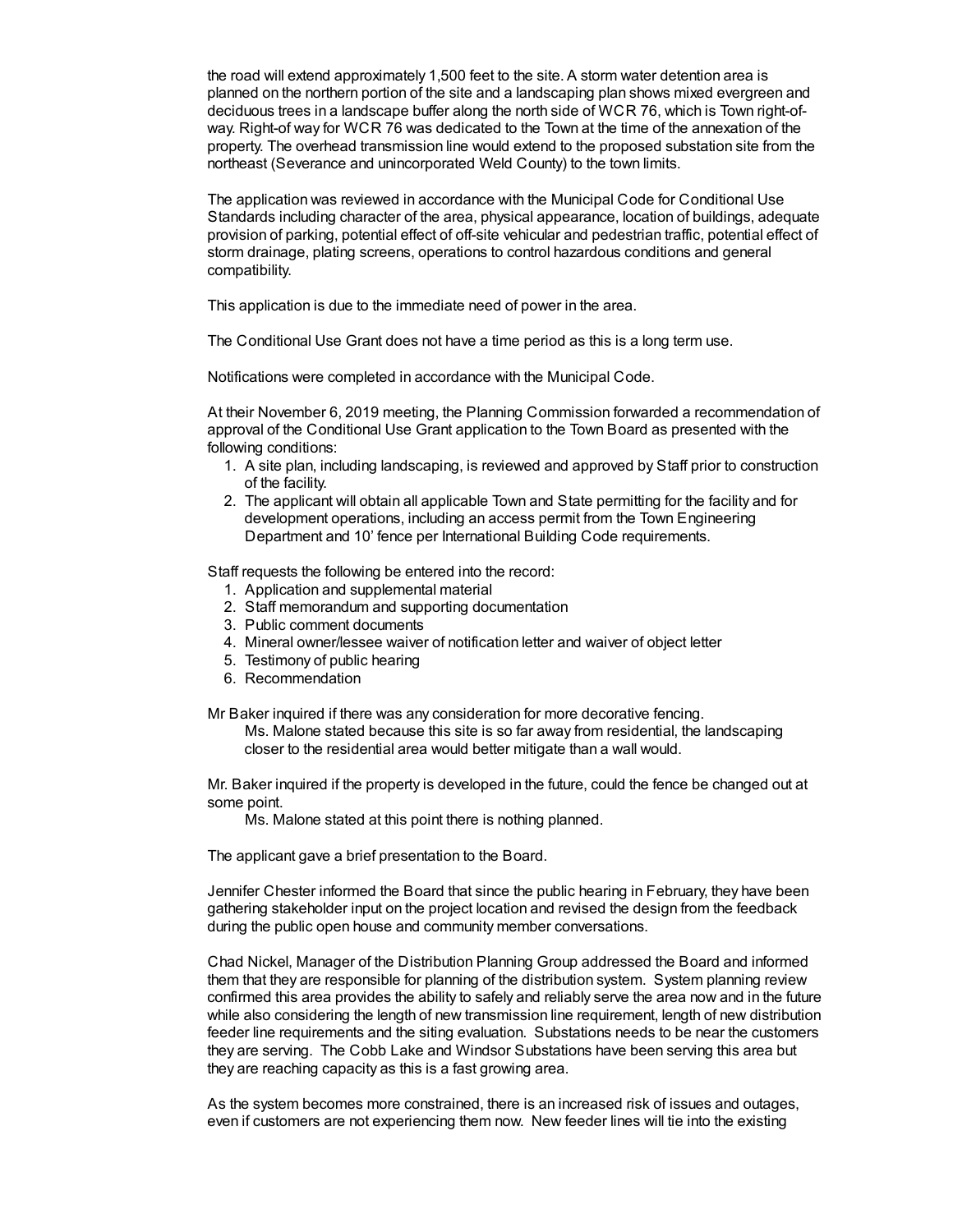distribution system to serve existing homes in surrounding subdivisions as well as newer developments and future residential and business customers.

There were multiple locations evaluated on the 288 acres owned by Thornton. The potential impacts to agricultural operations, irrigation ditches, wetlands and wildlife, surrounding community views and the technical considerations were all considered during the evaluation. A site located further to the west and north of the original proposed site has been located for this application. A public open house was held on July 9, 2019 in which 1,700 individuals were invited; 42 members of the public signed in for the open house. A website, hotline and email were dedicated for feedback on the two site options. The west site option was the favorable option.

Details of the proposed west site option:

- Over a quarter of a mile from nearest subdivision boundary more than double the distance of the original site proposed
- Worked with landowner to align access drive and distribution feeder lines with Brian Avenue to accommodate potential future development
- Reduced transmission line length results in fewer poles, including a reduced number of large angle structures
- Topography provides screening by placing the site lower in elevation in order to not block mountain views from homes to the east and places the site behind a hill which screens views from WCR 76 and neighborhoods to the south
- Landscape easement along WCR 76 proposed to include over 140 trees
	- Mixture of deciduous, ornamental, and evergreen to provide year round interest
	- Street trees provide more immediate screening benefit to nearby residences and travelers along WCR 76 than if placed along substation fence line

The proposed west site distribution feeders, transmission lines and access to the site will avoid the wetlands.

Upon approval of the Conditional Use Grant, a minor subdivision and site plan applications will be submitted for approval. Construction of the project is projected to begin in the spring of 2020, pending permit approvals. The substation is estimated to be in service in the spring of 2021 to provide reliable electric service to the community.

Mr. Bennett inquired if there will be any issues or outages prior to the substation coming online in 2021.

Mr. Nickel stated there are a couple different causes for power outages. The substation will prevent outages due to strain on the system. It will not prevent outages due to things like car accidents.

Ms. Melendez inquired if the applicant is agreeable to the recommendations that came from the Planning Commission meeting.

Per Ms. Chester; yes, absolutely.

Mike Mitchell, 6771 Steven Street, Windsor, CO addressed the Board and is thankful to all involved that worked on moving the station.

Marsha Maeda, 6711 Steven Street, Windsor, CO thanked the Board for all the efforts that resulted in this new proposal.

Jeffrey Roybal, 224 N 6th, Windsor, CO recognized the Planning Department for their efforts.

**Town Board Member Rennemeyer moved to close the public hearing, Town Board Member Sislowski seconded the motion. Roll call on the vote resulted as follows; Yeas - Baker, Bennett, Melendez, Rennemeyer, Sislowski, Wilson; Motion Passed.**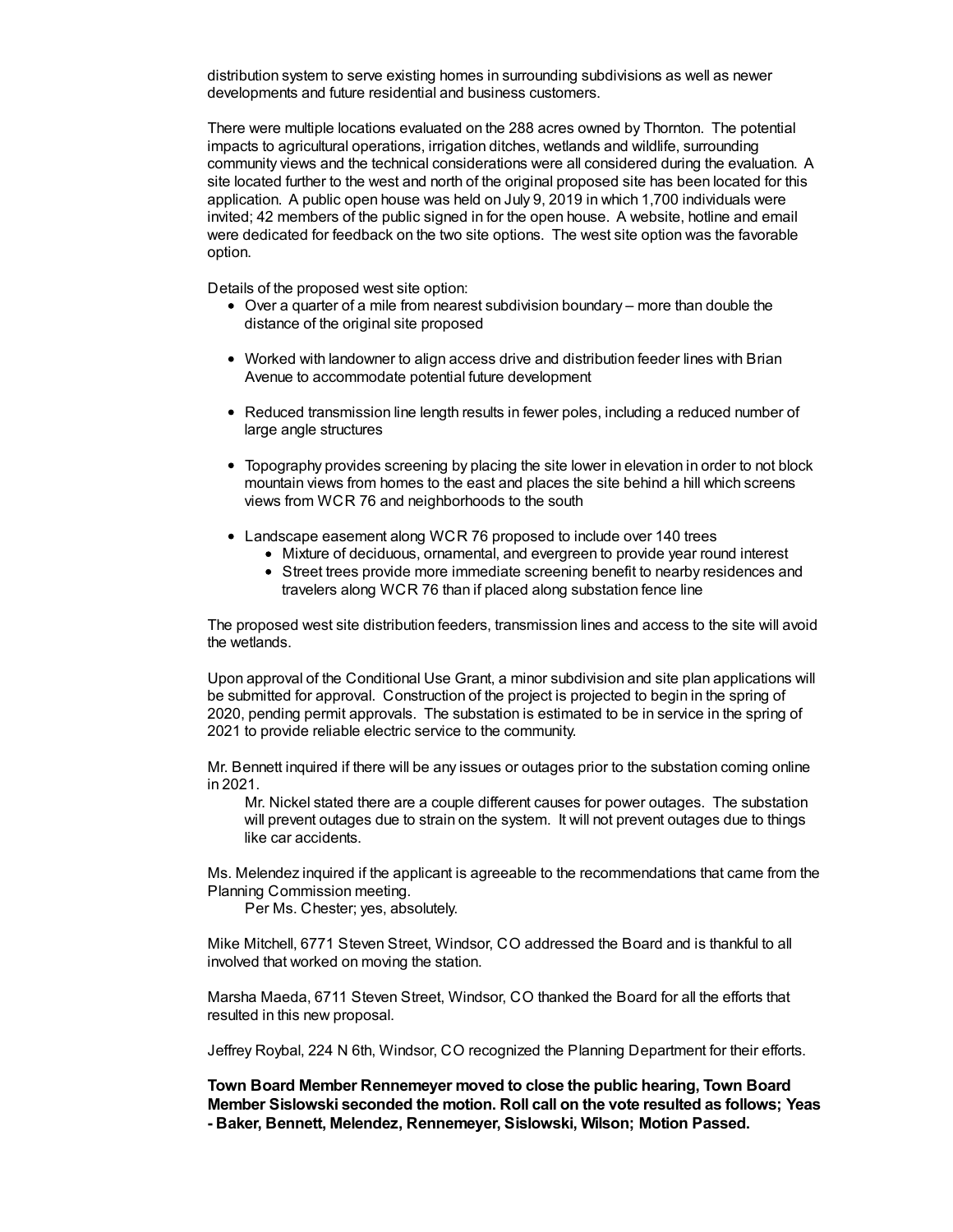5. Conditional Use Grant (CUG) for a Public Utility Installation Including Transmission Lines and Substation - Thornton Farm Annexation (Avery Substation) - Nicole Korbe, Public Service Company of Colorado, Applicant; and Jennifer Chester, Tetra Tech, Applicant's Representative

Please see public hearing item memorandum and supporting documents.

Ms. Malone had nothing further to add.

Mr. Baker thanked the residents, staff and Xcel for their efforts.

Ms. Melendez echoed Mr. Baker's comment.

**Town Board Member Rennemeyer moved to approve the Conditional Use Grant for the public utility instillation including transmission lines and substation, Mayor Pro Tem Bennett seconded the motion. Roll call on the vote resulted as follows; Yeas - Baker, Bennett, Melendez, Rennemeyer, Sislowski, Wilson; Motion Passed.**

6. Public Hearing – Resolution No. 2019-80 - Final Major Subdivision - Poudre Heights Subdivision 3rd Filing

Mayor Melendez and Town Board Member Rennemeyer recused themselves from this agenda items C.6, C.7 and C.8.

#### **Town Board Member Wilson moved to open the public hearing, Town Board Member Sislowski seconded the motion. Roll call on the vote resulted as follows; Yeas - Baker, Bennett, Sislowski, Wilson; Abstain - Melendez, Rennemeyer; Motion Passed.**

Mr. Sislowski reminded the Board of his earlier disclosure.

Per Mr. Hornbeck, the applicant has submitted a final major subdivision plat, known as Poudre Heights Subdivision 3rd Filing. The subdivision encompasses approximately 92 acres and is zoned Residential Mixed Use (RMU).

The property was a part of the Poudre Heights Master Plan approved by Town Board in 2003 (Resolution 2003-53). That Master Plan included a total of 586 units and street connections consistent with the current proposal. The original Master Plan included 163 lots in the now builtout 2<sup>nd</sup> filing (the 1<sup>st</sup> filing did not create developable lots) and 423 lots in area currently under consideration for the 3<sup>rd</sup> filing. Town Board approved an amended Master Plan in 2014 (Resolution 2014-64) which relocated the multifamily land uses from the center and northern portions of the site to the eastern portion of the site and to reorient the internal street system. Connections to surrounding streets remained consistent with the original Master Plan.

The current proposal is summarized as follows:

- A total of 393 lots (266 single family lots & 127 multi-family lots)
- Single family minimum lot size of 6,000 square feet (average of 8,350 square feet)
- 127 multi-family lots for 2, 3, and 4 unit buildings on approximately 8 acres
- Approximately 14 acres of open space, private drives, and utility & drainage tracts
- 1 future development tract for possible clubhouse on 1/2-acre;
- Approximately 19 acres of public right-of-way dedication
- Extension of the B.H. Eaton Ditch Trail from Poudre Heights Park to the Poudre River Trail

The existing Poudre Heights neighborhood has two access points: Riverplace Drive on 7<sup>th</sup> Street and Green River Drive on New Liberty Road. The proposed 3<sup>rd</sup> Filing will add one additional access point to the surrounding roadway network by connecting to Merlin Lane, which intersects with New Liberty Road. The internal street network will extend Riverplace Drive, Colorado River Drive, and Yampa River Drive from their current terminus points into the 3<sup>rd</sup> Filing.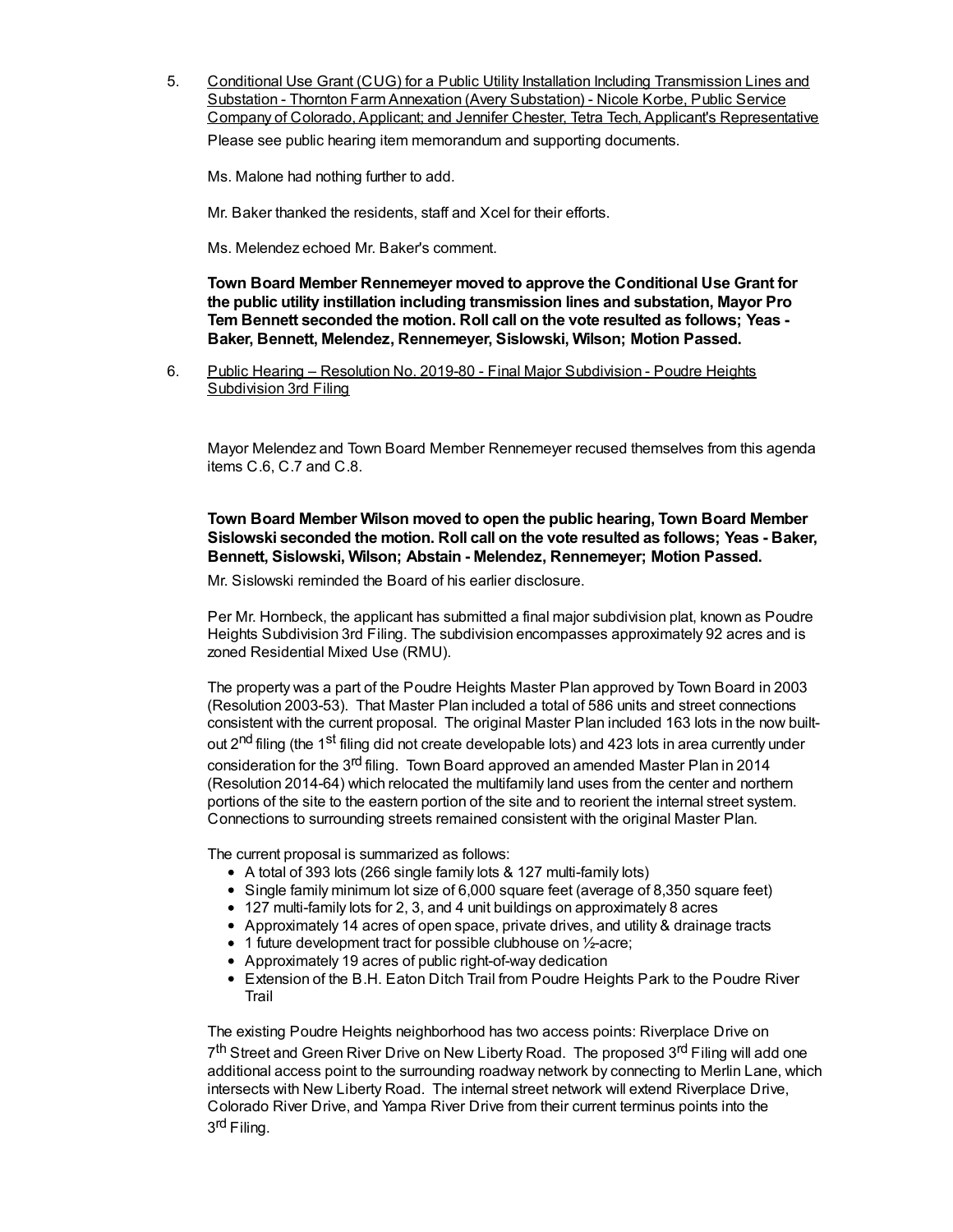An 8.5 acre property abutting the southwest portion of the proposed development (Assessor Parcel Number 080729301002) currently has no direct road frontage is accessed via easements across surrounding properties. Should that property develop in the future it will likely need at least two points of access via improved roads, which the Poudre Heights 3<sup>rd</sup> filing will provide by dead-ending two roads at the property boundary.

At the Planning Commission hearing on this item two homeowners in Hilltop Estates expressed concern with the Merlin Lane connection due to increased traffic through their neighborhood. However, the connection between Hilltop Estates and Poudre Heights has long been planned. The Hilltop Estates subdivision plans show Merlin Lane stubbed to the property boundary adjacent to Poudre Heights. Subsequently the Poudre Heights Master Plan from 2003, and amended in 2015, shows the connection. In accordance with these plans, when the Hilltop Estates Subdivision was built Merlin Lane was stubbed out to the property boundary in anticipation of the future connection with Poudre Heights.

Connecting Merlin Lane is consistent with direction for highly connected neighborhoods that is provided in the Comprehensive Plan and in early drafts of the Transportation Master Plan. The intent of a highly connected road network is to provide more direct connections to destinations and disperse traffic to multiple roads rather than concentrating traffic on a limited number of roads, in this case Riverplace Drive and Green River Drive. Maintaining roadway connections where feasible is particularly important in the case of Poudre Heights due to limited opportunities for connections to the north due to the Poudre River and associated floodplain and to the west due to the planned Raindance golf course.

Other recent developments utilizing or installing roadway connections have also seen neighbor concern with increased traffic, but Town Board has been consistent in requiring connections needed to enhance the overall transportation system. Examples include the extension of Steeplechase Drive to Fairgrounds Avenue and the South Hill 2<sup>nd</sup> Filing connecting to Kestrel Drive and Hilltop Drive. Given all the factors outlined herein, staff recommends that Merlin Lane be constructed as shown, consistent with the Planning Commission recommendation to Town Board.

Two neighbors at the Planning Commission hearing and email expressed concerns about increased traffic in Poudre Heights due to the proposed development. The traffic study completed for the subject development indicates traffic impacts will be within an acceptable level with the exception of Riverplace Drive at 7<sup>th</sup> Street. That intersection currently experiences delays during peak hour (AM and PM rush hours) with left turns currently functioning at a level of service C (on anA – F scale) with delays of 23 seconds during AM and PM peak hours. The traffic study anticipates that buildout of the subdivision without intersection improvements would, by 2023, result in left turns with a level of service F and delays of 51 seconds for AM peak hour and a level of service D and 34 second delays for PM peak hour.

Municipal Code Section 17-10-60 requires all development to maintain a level of service D or better so improvements to the intersection are needed; however, the location of 7<sup>th</sup> Street within a floodplain limits the number of options for improvements. Solutions such as a roundabout or a left turn acceleration lane with median are not viable because they would require vertical improvements that would negatively impact flows during a flood event. Normally, a traffic signal would only be installed if signal warrants are met. Signal warrants are established by the Manual on Uniform Traffic Control Devices (MUTCD) and include thresholds such a minimum traffic volumes, school crossings, crash history, and other circumstances. In this case, it's unclear if warrants will ever be met for the intersection; however, given the floodplain constraints, the only viable solution to maintain Level of Service D or better appears to be the installation of a traffic signal.

An applicant is typically responsible for 100% of the improvements needed to serve a development. In this case, since the 1<sup>st</sup> filing of Poudre Heights is contributing to the intersection delays, a prorated contribution by the developer based on number of lots is seen as an equitable solution. The proposed 393 lots equate to 71% of the total lots in all of Poudre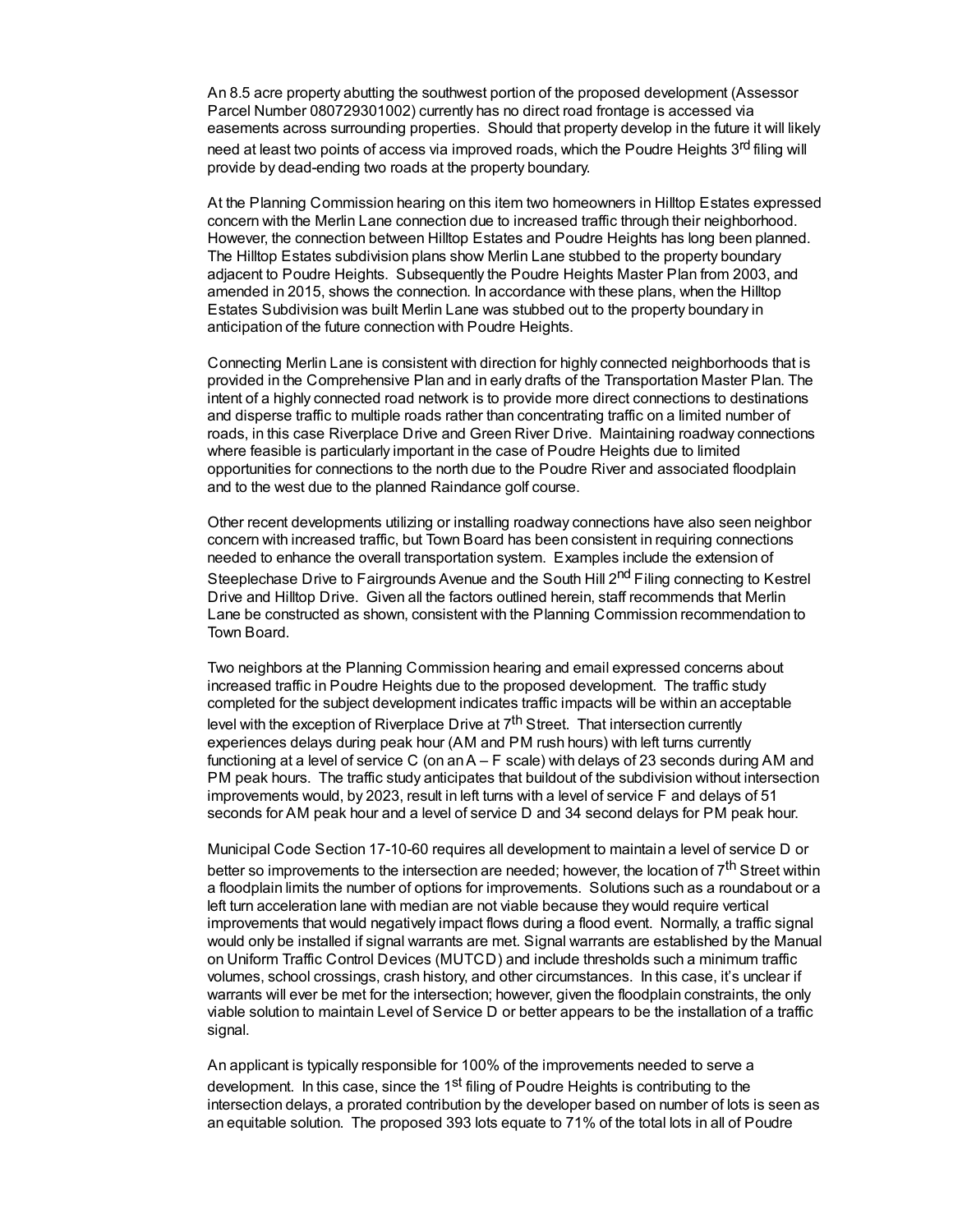Heights. Therefore, staff and Planning Commission recommend a developer contribution of 71% towards construction of a traffic signal.

Another issue raised at Planning Commission were comments by two homeowners on Dolores River Drive in the current Poudre Heights neighborhood regarding a request for a landscaped buffer between the proposed development and their properties. The proposed development abutting their properties is single family lots consistent in character and intensity with the existing neighborhood. Furthermore, as outlined above, the development of the current proposal has long been planned. Given these factors and the fact that the applicant has met all subdivision requirements, staff believes mandating a buffer at this stage of the review process would be an overly burdensome requirement.

Approximately 168 lots on the eastern and northern portions of the subdivision fall within the 100 year floodplain. Development in the floodplain is subject to extensive review by the Town of Windsor Engineering Department's Floodplain Manager and by the Federal Emergency Management Agency. The lots in the floodplain will be elevated above the 100 year floodplain by use of fill dirt and will require a subsequent Letter of Map Revision issued by (FEMA) to certify the elevation above the floodplain. The Town floodplain requirements in the Municipal Code exceed the baseline FEMA requirements by prohibiting basements and requiring a base elevation one foot above the 100 year floodplain.

The applicant held neighborhood meetings on June 24, 2015, and August 14, 2018, in accordance with Chapter 16, Article XXXI of the Municipal Code.

Notifications were completed in accordance with the Municipal Code.

At their November 6, 2019 meeting Planning Commission forwarded to Town Board a recommendation of approval of the final major subdivision as presented subject to the following conditions:

- 1. The applicant shall contribute 71% of the cost towards construction of a traffic signal at the intersection of Riverplace Drive and 7th Street with the Town paying the remaining 29%.
- 2. All remaining Planning Commission and staff comments shall be addressed.

Staff requests the following be entered into the record:

- Application and supplemental materials
- Staff memorandum and supporting documents
- Testimony from the public hearing
- Recommendation

Mr. Wilson inquired if the oil and gas operations close to the proposed site meet the current setback requirements.

Per Mr. Hornbeck; yes.

- Mr. Baker inquired if a light was at Riverplace and 7th, would Merlin Lane still be needed. Mr. Hornbeck stated Merlin Lane was considered as a part of that analysis.
- Mr. Sislowski inquired if there is timing on when the traffic light would be put in place. Mr. Hornbeck stated payment of the traffic light would be required prior to the first building permit being issued.

Spike Rumley addressed the Board and made himself available for questions.

Mr. Bennett inquired if Mr. Rumley was in agreement with the traffic light. Per Mr. Rumley; yes. The flooding that takes place on 7th street is right at that intersection.

**Town Board Member Sislowski moved to close the public hearing, Town Board Member Baker seconded the motion. Roll call on the vote resulted as follows; Yeas - Baker, Bennett, Sislowski, Wilson; Abstain - Melendez, Rennemeyer; Motion Passed.**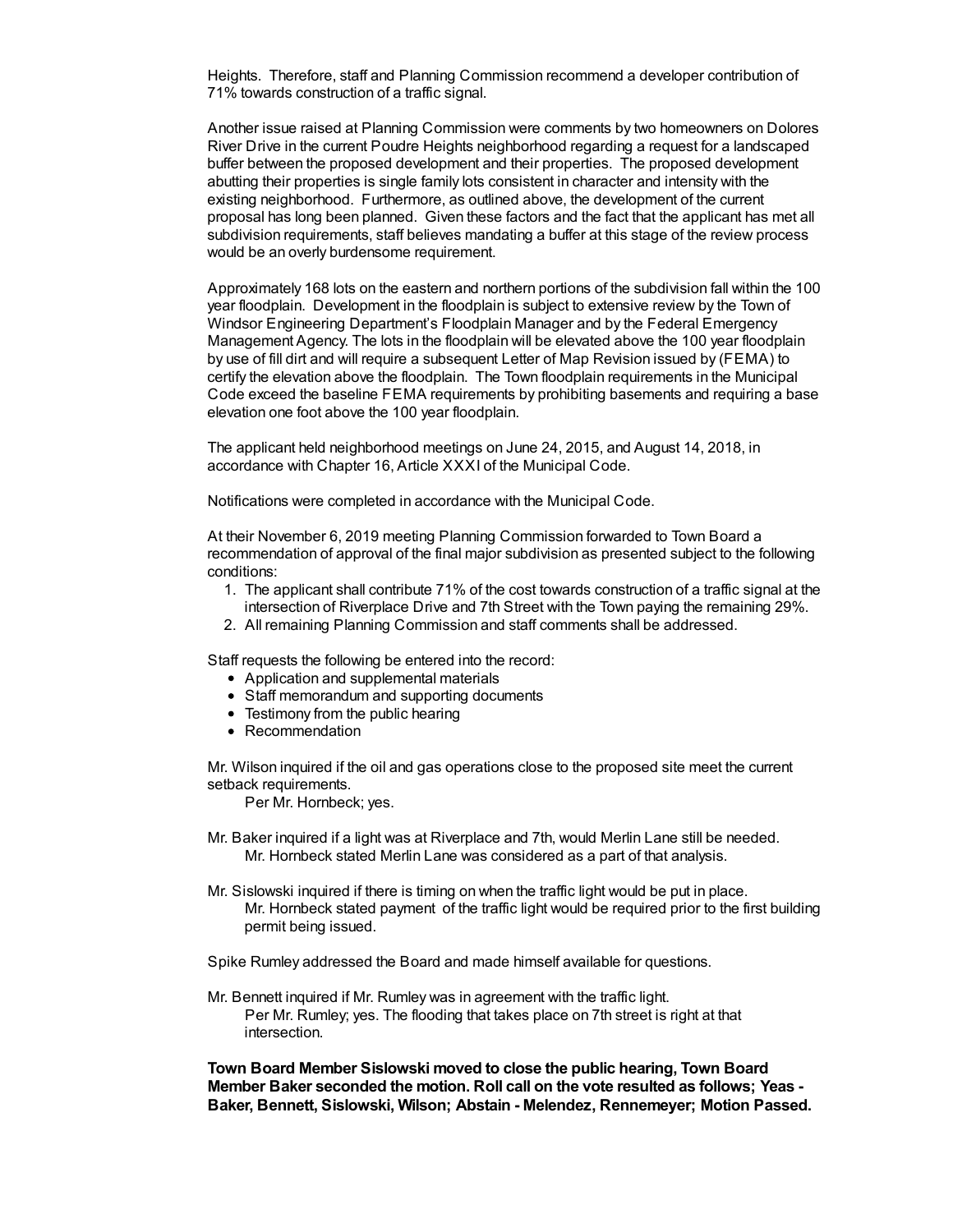7. Resolution No 2019-80 - A Resolution Approving the Final Major Subdivision - Poudre Heights Subdivision 3rd Filing

Mr. Hornbeck has nothing further to add.

**Town Board Member Sislowski moved to Resolution No. 2019-80, Town Board Member Wilson seconded the motion. Roll call on the vote resulted as follows; Yeas - Baker, Bennett, Sislowski, Wilson; Abstain - Melendez, Rennemeyer; Motion Passed.**

8. Resolution No. 2019-81 - A ResolutionApproving a Final Site Plan for Poudre Heights Subdivision 3rd Filing

Per Mr. Hornbeck, the applicant has submitted a final site plan, known as Poudre Heights Subdivision 3rd Filing – Site Plan. The site plan encompasses approximately 15 acres and is zoned Residential Mixed Use (RMU). A total of 127 townhomes are being proposed, along with HOA maintained open space. A mix of two-, three-, and four-unit buildings are proposed.

The proposal is summarized as follows:

- 127 townhome units in 47 buildings
- Driveway access is provided from private drives
- 2 car garages per unit, 20 off-street guest parking spaces, and adjacent parking on public streets for up to 135 cars
- Small yards with each unit

Building architecture is summarized as follows:

- Maximum building height of 28 feet
- Generally two story buildings which include one story elements
- Pitched roofs with varied rooflines
- Primary finish materials of brick and stone veneer, fiber cement lap siding, and hardboard wood siding with stucco finish

The application is in conformance with the Comprehensive Plan.

At their November 6, 2019 meeting, the Planning Commission did forward a recommendation of approval of the final site plan as presented; subject to all remaining Planning Commission and staff comments being addressed.

Staff requests the following be entered into the record:

- Application and supplemental materials
- Staff memorandum and supporting documents
- Recommendation

Mr. Baker inquired if the townhome units with garages will have longer driveways to accommodate parking.

Mr. Hornbeck stated some of them have driveways to accommodate parking. The application does meet current parking standards.

Mr. Rumley stated each of the townhome units have a two car garage and they are accessed from the rear of the unit; the units do not have long drives for parking.

**Town Board Member Wilson moved to approve Resolution 2019-81, Town Board Member Baker seconded the motion. Roll call on the vote resulted as follows; Yeas - Baker, Bennett, Sislowski, Wilson; Abstain - Melendez, Rennemeyer; Motion Passed.**

9. Resolution No. 2019-82 - A Resolution of the Windsor Town Board in Favor of the Efforts of the Windsor Housing Authority in Seeking Financial Support From the Colorado Housing and Finance Authority With Respect to a Senior Housing Project Proposed for a Location Within the Town of Windsor, Colorado, and Specifying the Financial Support Available in Conjunction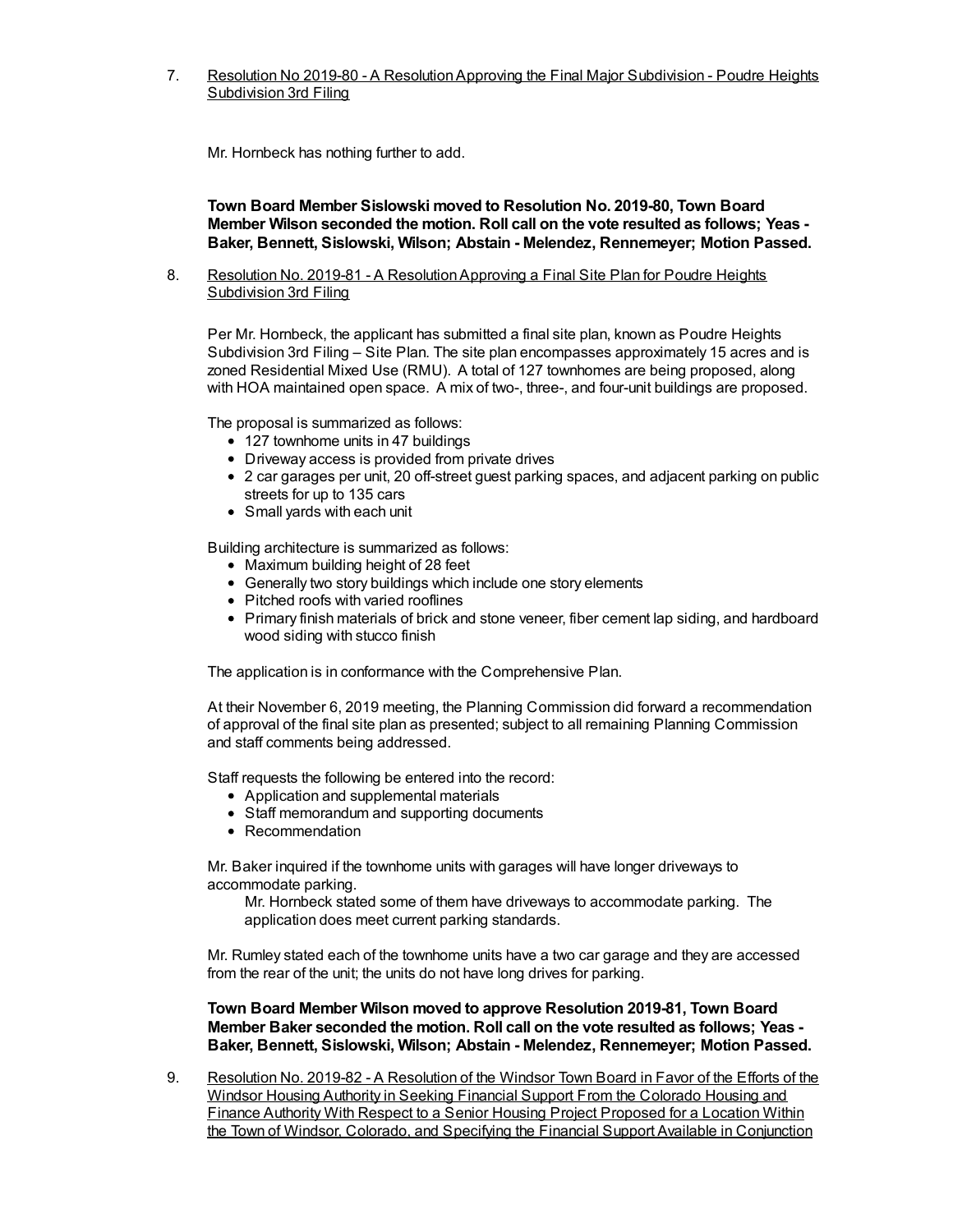#### **Therewith**

Per Mr. Hale, on October 21, 2019, representatives of the Windsor Housing Authority presented a request for development fee waivers in support of an planned application to the Colorado Housing and Finance Authority. The application seeks funding to building the first phase of the Golden Meadows senior housing facility on property owned by the WHA on 15th Street in Windsor.

The fee waivers for both phases of the facility are estimated to total approximately \$651,839.00, although the first phase of the project will not require the full amount.

Nancy Salazar with the Windsor Housing Authority is available for any questions.

Mr. Sislowski inquired if this project will be a priority for Windsor residents to obtain housing. Ms. Salazar stated the housing can not be limited to Windsor residents, however when the eligibility is considered, more points can be given to Windsor residents.

Mr. Sislowski stated he struggles with this agenda item and will be voting against it this evening.

**Town Board Member Rennemeyer moved to approve Resolution No. 2019-82, Town Board Member Baker seconded the motion. Roll call on the vote resulted as follows; Yeas - Baker, Bennett, Melendez, Rennemeyer, Wilson; Nays - Sislowski; Motion Passed.**

10. Resolution No. 2019-83 - A ResolutionApproving a Settlement Agreement Between the Town of Windsor and the Poudre Tech Metropolitan District with Respect to Raw Water Dedication

Mr. Sislowski recused himself from this agenda item as he is on the Board for Water Valley.

Mr. Hale stated this Resolution approves an agreement with the Poudre Tech Metropolitan District to settle claims arising out of the over-dedication of raw water by the District between March, 2000 and July, 2019. We were first made aware of the over-dedication in June of this year. Following extensive analysis and discussions with the District, we have negotiated the settlement agreement as a full and final resolution of all claims for reimbursement and/or development credits.

The agreement provides that 172 single-family equivalent building permits will be available to the District and its assignees without further raw water dedication. The credits may be used in support of development anywhere in Windsor's water utility service area.

The District Board of Directors has approved the form of the agreement, and will take formal action following Town Board action.

**Town Board Member Rennemeyer moved to approve Resolution No. 2019-83, Mayor Pro Tem Bennett seconded the motion. Roll call on the vote resulted as follows; Yeas - Baker, Bennett, Melendez, Rennemeyer, Wilson; Abstain - Sislowski; Motion Passed.**

#### 11. Resolution No. 2019-84 - A ResolutionApproving Ultimate Support Systems Incentive **Agreement**

Per Ms. Miller, Economic Development staff met with representatives from Ultimate Support Systems in June of 2019. Ultimate Support Systems is an R&D, warehouse, distribution facility that produces innovative technologies, software and equipment for the music Industry. They temporarily leased some space in Loveland, but they are looking to build a permanent facility in Northern Colorado. They are considering locations in Centerra in Loveland, Iron Horse in Johnstown and Diamond Valley in Windsor. They have currently identified a location at 1130 Diamond Valley Drive.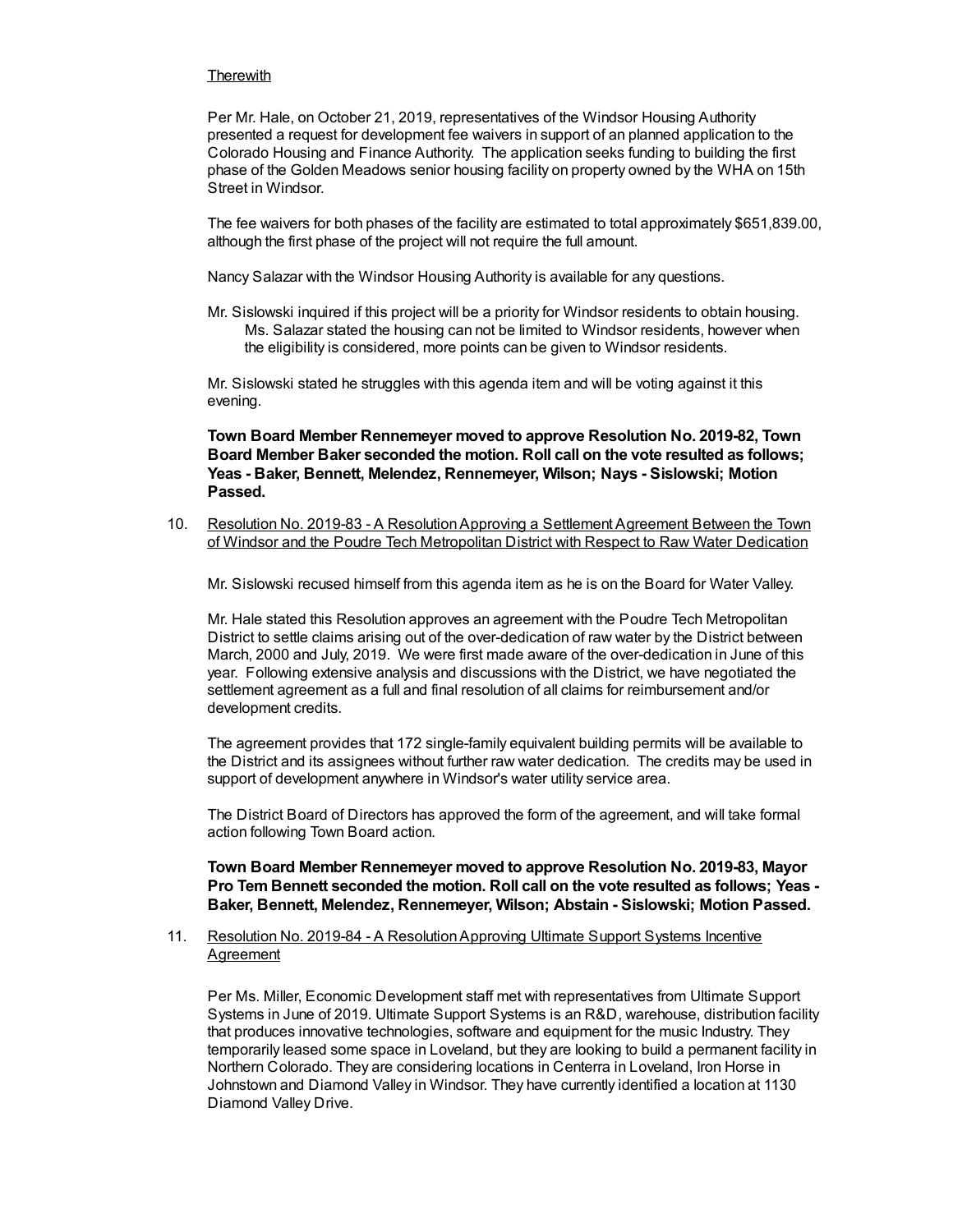When the company requested a commercial fee estimate for the 100,000 planned facility, the fees were higher than they anticipated. They reached out to the economic development office for any possible assistance.

Ultimate Support Systems would like to start building their facility in 1st quarter of 2020. They have 20-30 more employees planned in Phase II and they also plan on building a 53,000 sq. ft. facility to lease out, neither of those are included in this current analysis.

it is being requested that the use tax be waived at \$159,286.

The economic impact analysis over 10 years leave a net fiscal benefit of over \$963,524. The incentive payback will be approximately seven and a half months and it will have no impact on the Economic Development fund as there are no enterprise fees being waived.

Mr. Rennemeyer inquires as to the nature of the business.

Ms. Miller stated Ultimate Support Systems is a company that produces musical software and/or musical equipment.

**Mayor Pro Tem Bennett moved to approve Resolution No. 2019-84, Town Board Member Wilson seconded the motion. Roll call on the vote resulted as follows; Yeas - Baker, Bennett, Melendez, Rennemeyer, Sislowski, Wilson; Motion Passed.**

12. Public Hearing 2020 Budget

**Town Board Member Rennemeyer moved to open the public hearing, Mayor Pro Tem Bennett seconded the motion. Roll call on the vote resulted as follows; Yeas - Baker, Bennett, Melendez, Rennemeyer, Sislowski, Wilson; Motion Passed.**

Mr. Moyer stated it is estimated that there will be in increase in sales tax collections but not a change in the rate. The mill levy will remain at 12.03 mill which has not changed since 2004. Water and stormwater rates will increase.

The budget notice was published on November 15, 2019.

Mr. Baker thanked Mr. Moyer and the finance staff for their work on the budget.

Ms. Melendez opened the meeting for public comment to which there was none.

**Town Board Member Rennemeyer moved to close the public hearing, Town Board Member Baker seconded the motion. Roll call on the vote resulted as follows; Yeas - Baker, Bennett, Melendez, Rennemeyer, Sislowski, Wilson; Motion Passed.**

13. Resolution No. 2019-85 - A Resolution Summarizing Expenditures and Revenues for Each Fund, and Adopting a Budget for the Town of Windsor, Colorado, for the Calendar Year Beginning on the First Day of January, 2020 and ending on the last day of December 2020,and Appropriating Sums of Money to the various Funds and Spending Agencies, in the amount and for the purpose as set forth below, for the Town of Windsor, Colorado, for the 2020 Budget Year

Mr. Moyer had nothing further to add.

Ms. Melendez thanked Mr. Moyer and the finance staff for all their work on the budget.

**Town Board Member Rennemeyer moved to approve Resolution No. 2019-85, Town Board Member Baker seconded the motion. Roll call on the vote resulted as follows; Yeas - Baker, Bennett, Melendez, Rennemeyer, Sislowski, Wilson; Motion Passed.**

14. Resolution No. 2019-86 - A Resolution Levying General Property Taxes for the Taxable Year 2019 to help defray the Costs of Government for the Town of Windsor, Colorado, for the 2020 Budget Year, Weld County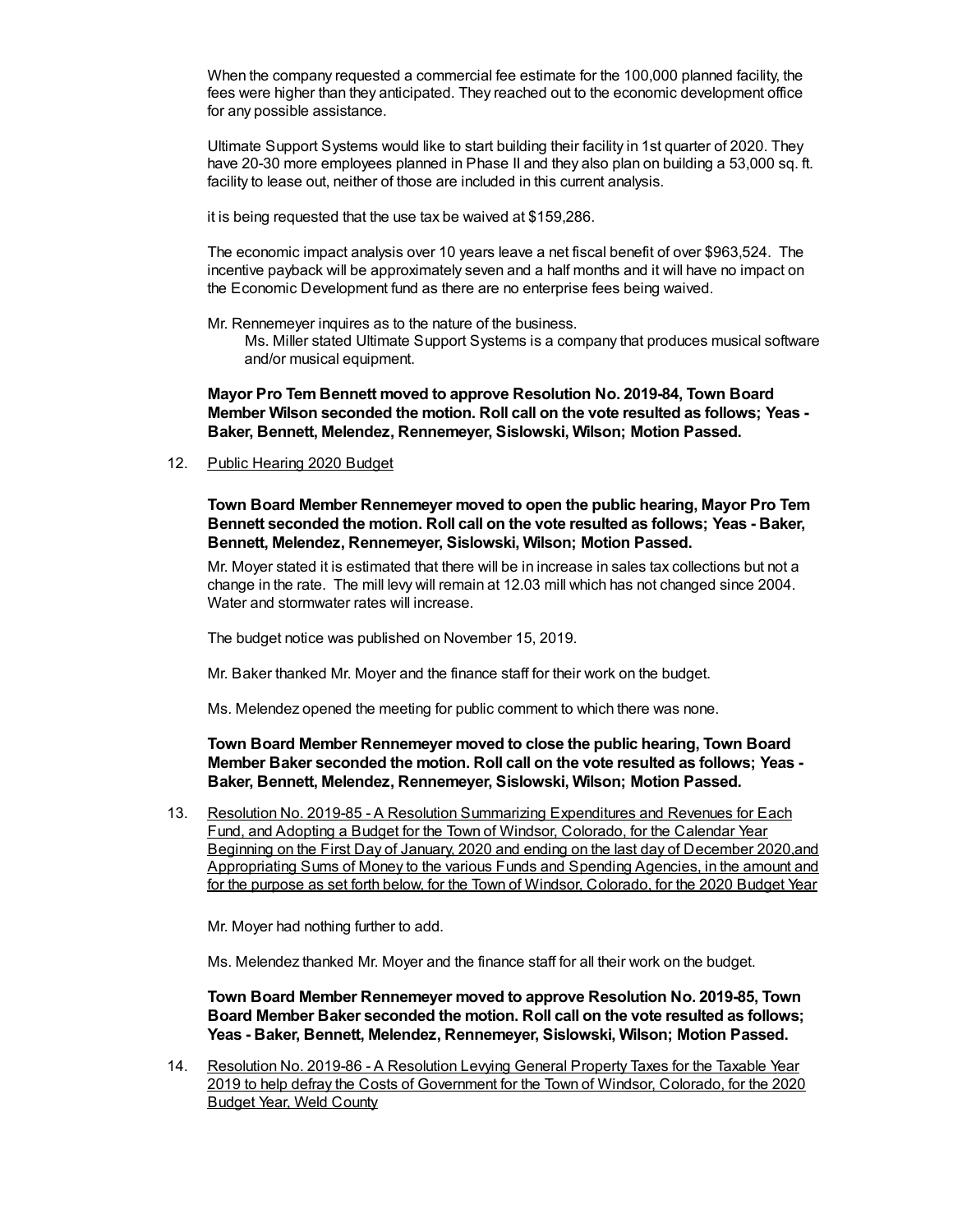**Town Board Member Sislowski moved to approve Resolution No. 2019-86, Mayor Pro Tem Bennett seconded the motion. Roll call on the vote resulted as follows; Yeas - Baker, Bennett, Melendez, Rennemeyer, Sislowski, Wilson; Motion Passed.**

15. Resolution No. 2019-87 - A Resolution Levying General Property Taxes for the Taxable Year 2019 to help defray the Costs of Government for the Town of Windsor, Colorado, for the 2020 Budget Year, Larimer County

Mr. Moyer stated the mill levy in Larimer and Weld counties is at 12.03.

#### **Mayor Pro Tem Bennett moved to Resolution No. 2019-87, Town Board Member Rennemeyer seconded the motion. Roll call on the vote resulted as follows; Yeas - Baker, Bennett, Melendez, Rennemeyer, Sislowski, Wilson; Motion Passed.**

16. Resolution No. 2019-88 - A Resolution for Supplemental Appropriation of Funds Appropriated but not Expended in 2019

Per Mr. Moyer, new for 2020, staff is respectfully requesting the Board's permission to carry over from 2019 into 2020, the respective appropriations and associated funding for a number of capital projects that remain incomplete moving towards the end of 2019. Combined, these unfinished projects amount to \$9,545,000 in unspent balances.

Dissimilar to prior years, where unfinished capital projects were funded via a supplemental budget addition at the end of the year in which the projects were completed, carry-over projects will be fully funded and appropriated at the beginning of 2020, should this resolution be passed. There are two major reasons for this request;

- 1. The magnitude of the remaining expenses for the projects that will be carried over from 2019, is dictating that adequate appropriations be in place for 2020.
- 2. To provide ample insight and transparency into the Town's Capital Improvement Program.

**Town Board Member Rennemeyer moved to approve Resolution No. 2019-88, Town Board Member Wilson seconded the motion. Roll call on the vote resulted as follows; Yeas - Baker, Bennett, Melendez, Rennemeyer, Sislowski, Wilson; Motion Passed.**

17. Finance Report September 2019

Mr. Moyer provided an overview of the September 2019 finance report that was included in packet material.

#### D. COMMUNICATIONS

1. Communications from TownAttorney

None

- 2. Communications from Town Staff
	- a. Windsor Police Department October 2019 Statistical Report
- 3. Communications from Town Manager

Mr. Hale stated all administrative office will be on a two hour delay tomorrow due to weather.

4. Communications from Town Board